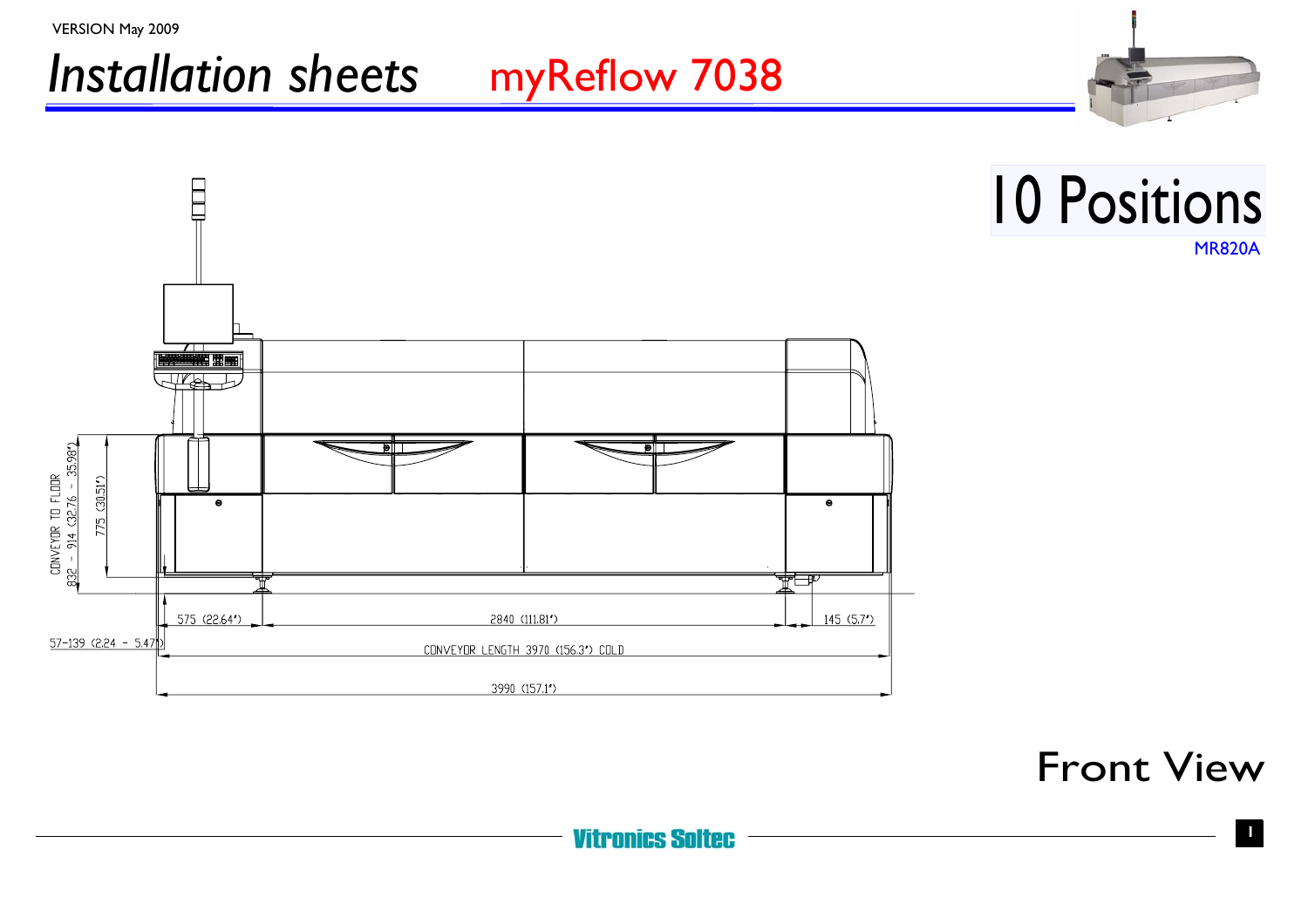



EXTRA EXHAUST FOR OPTION: FAST COOL DOWN

Top View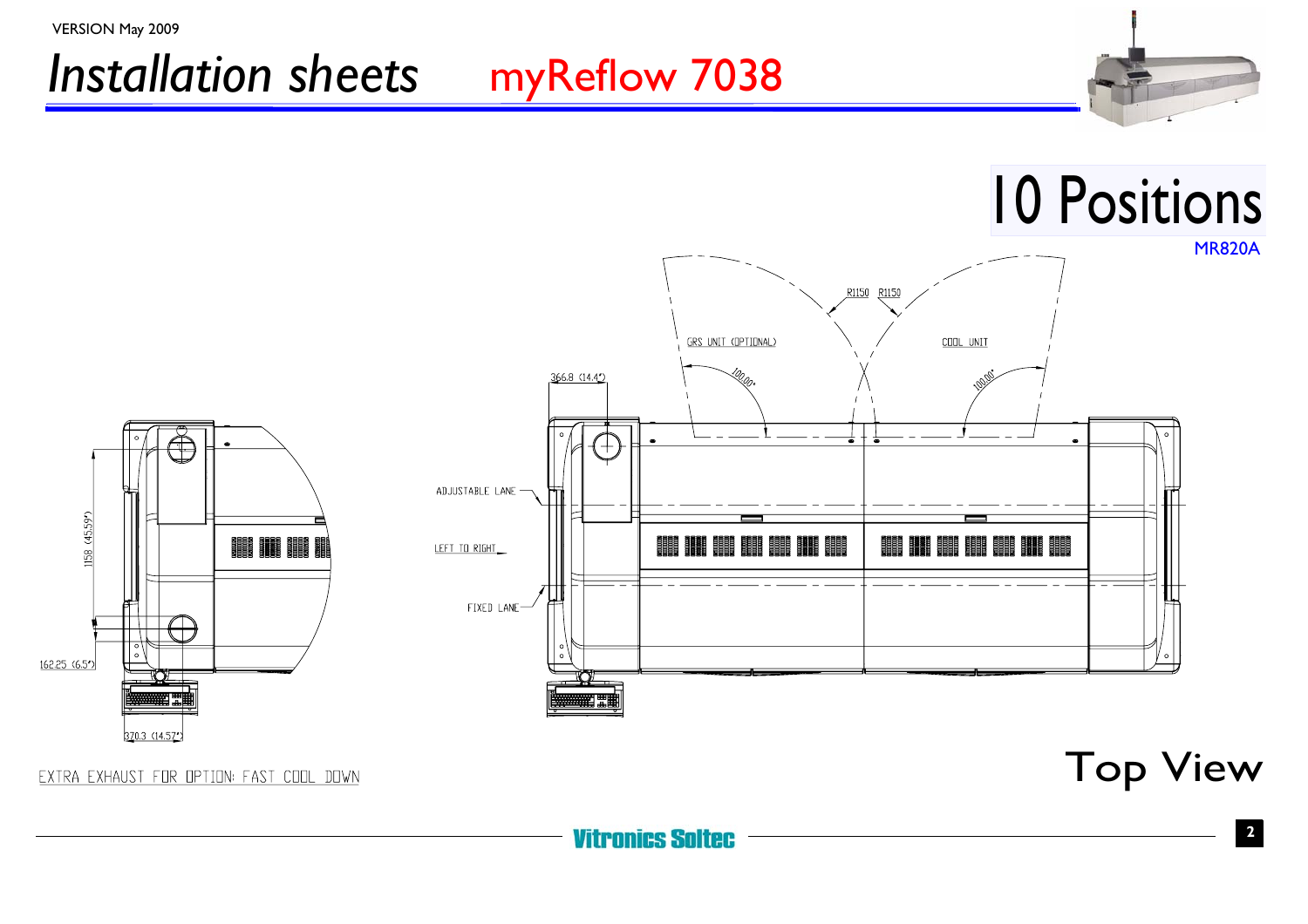

Front View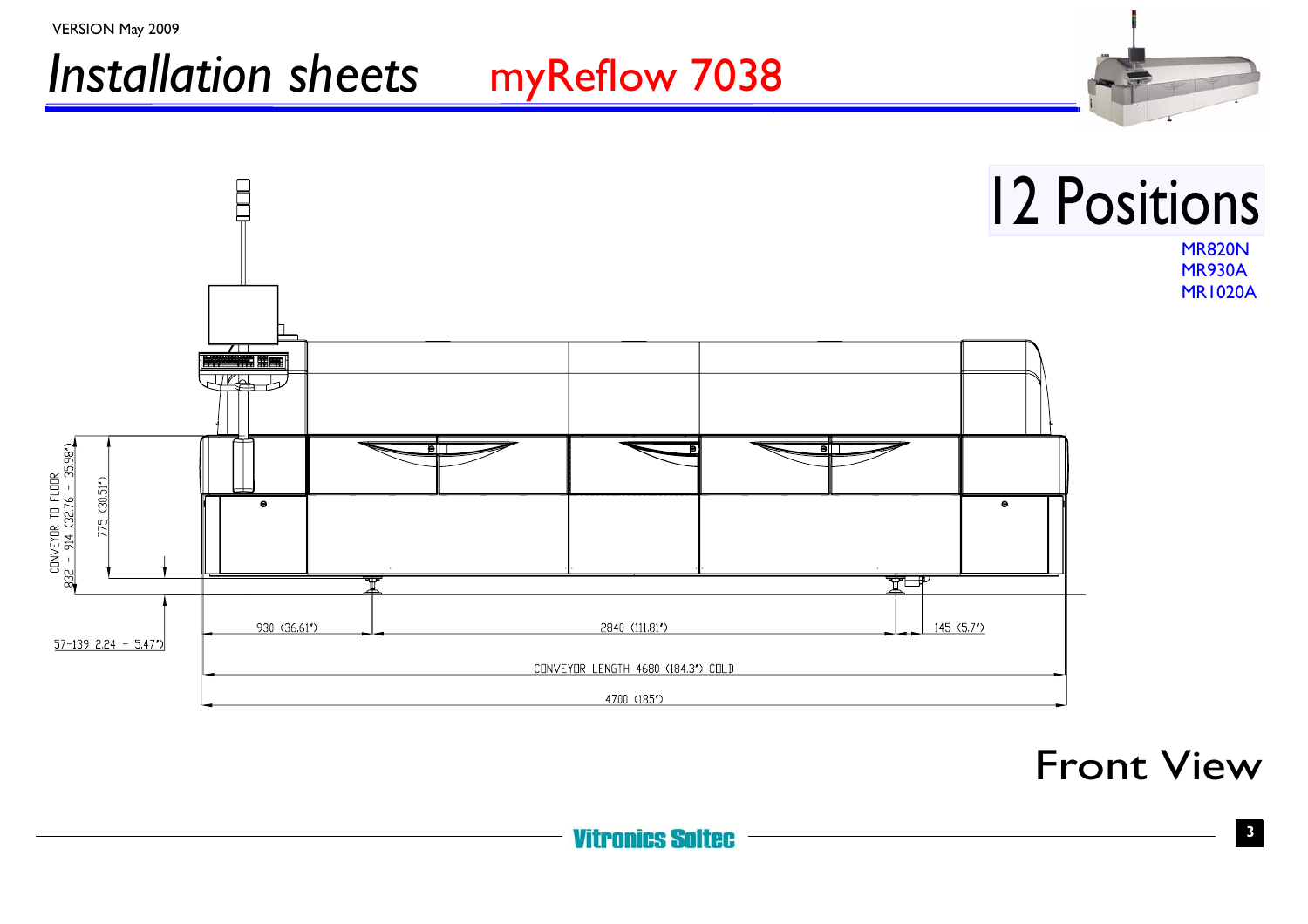



#### EXTRA EXHAUST FOR OPTION: FAST COOL DOWN

Top View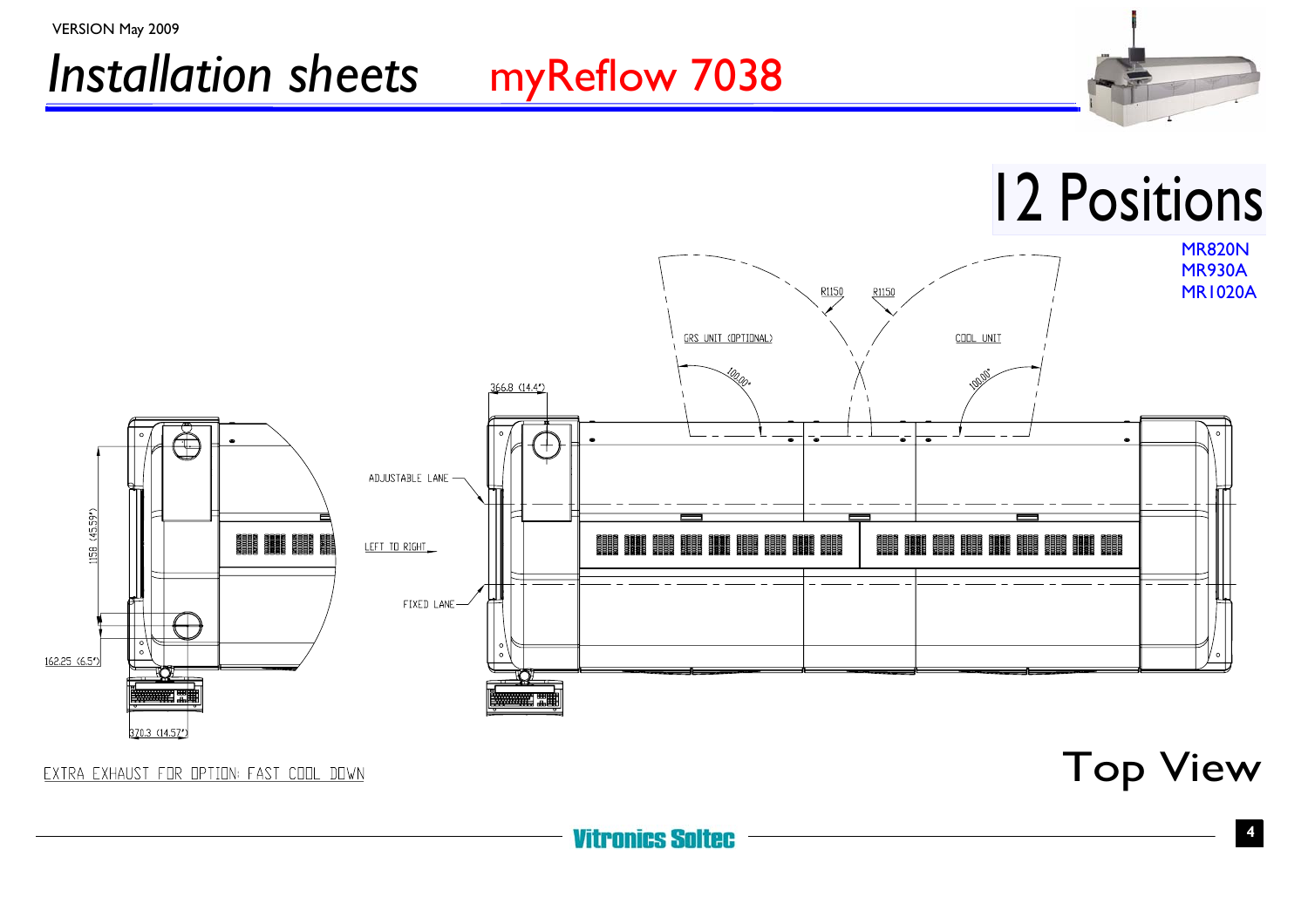

Front View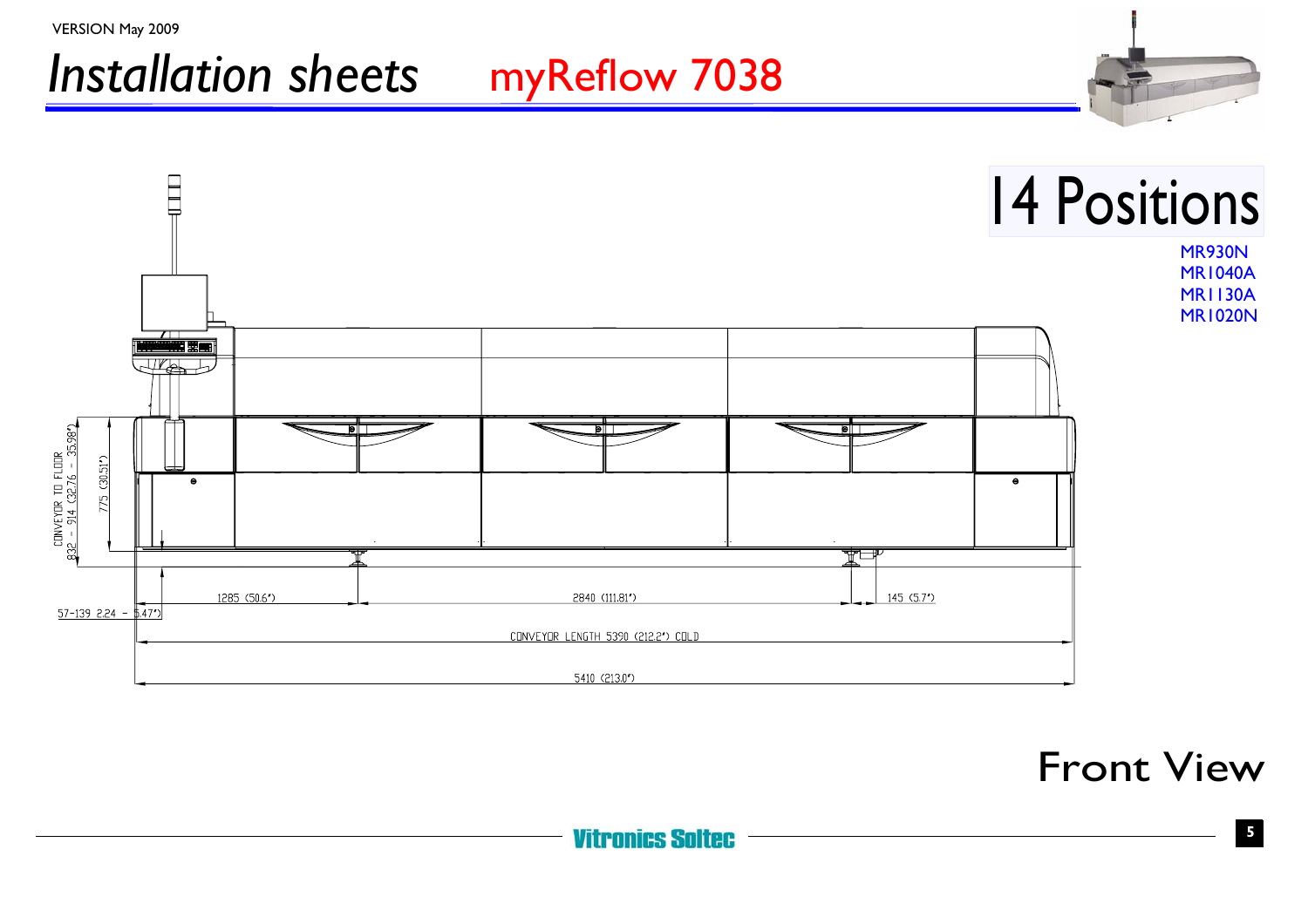### *Installation sheets* myReflow 7038 VERSION May 2009



EXTRA EXHAUST FOR OPTION: FAST COOL DOWN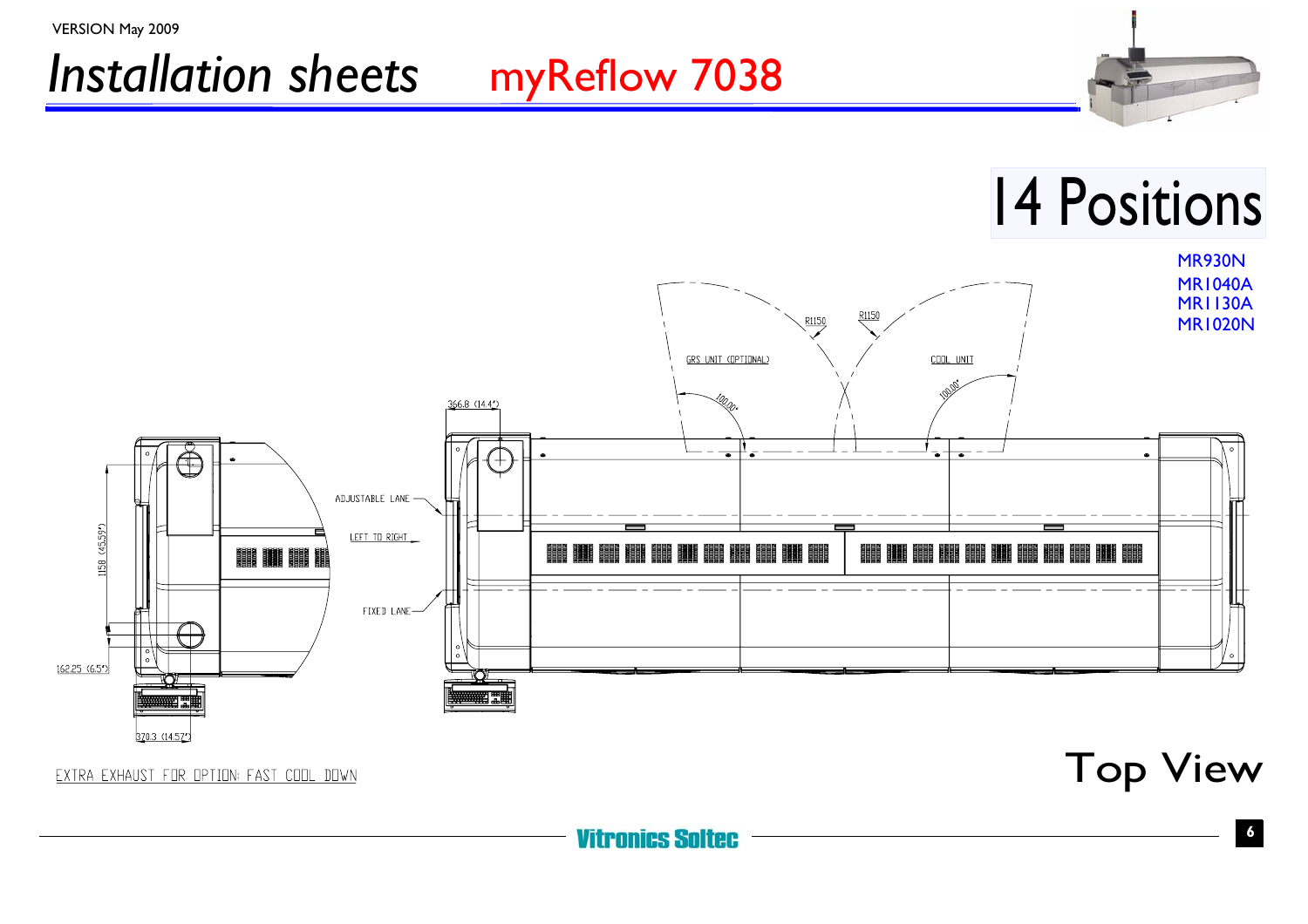

Front View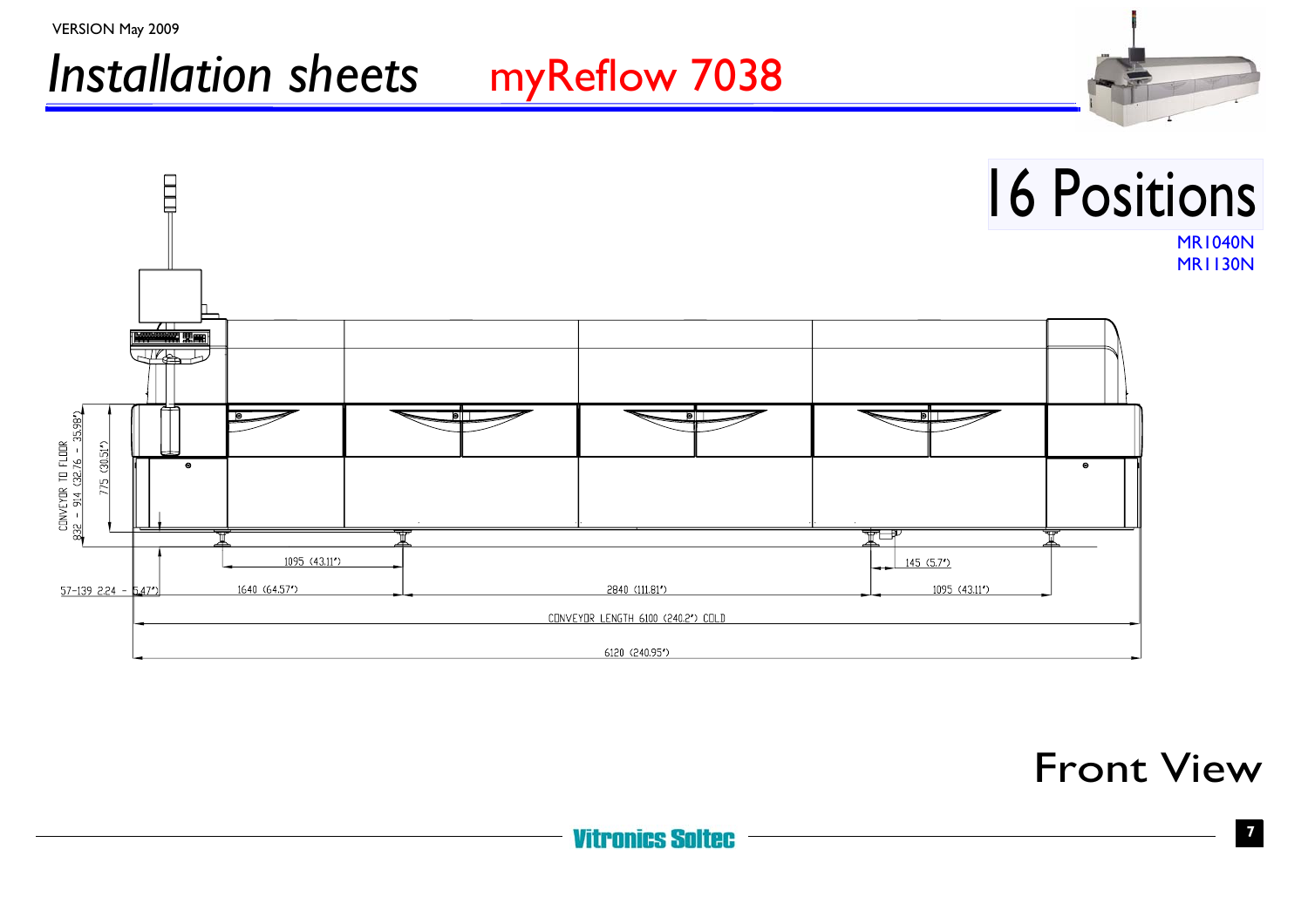



# 16 Positions

MR1040N MR1130N



EXTRA EXHAUST FOR OPTION: FAST COOL DOWN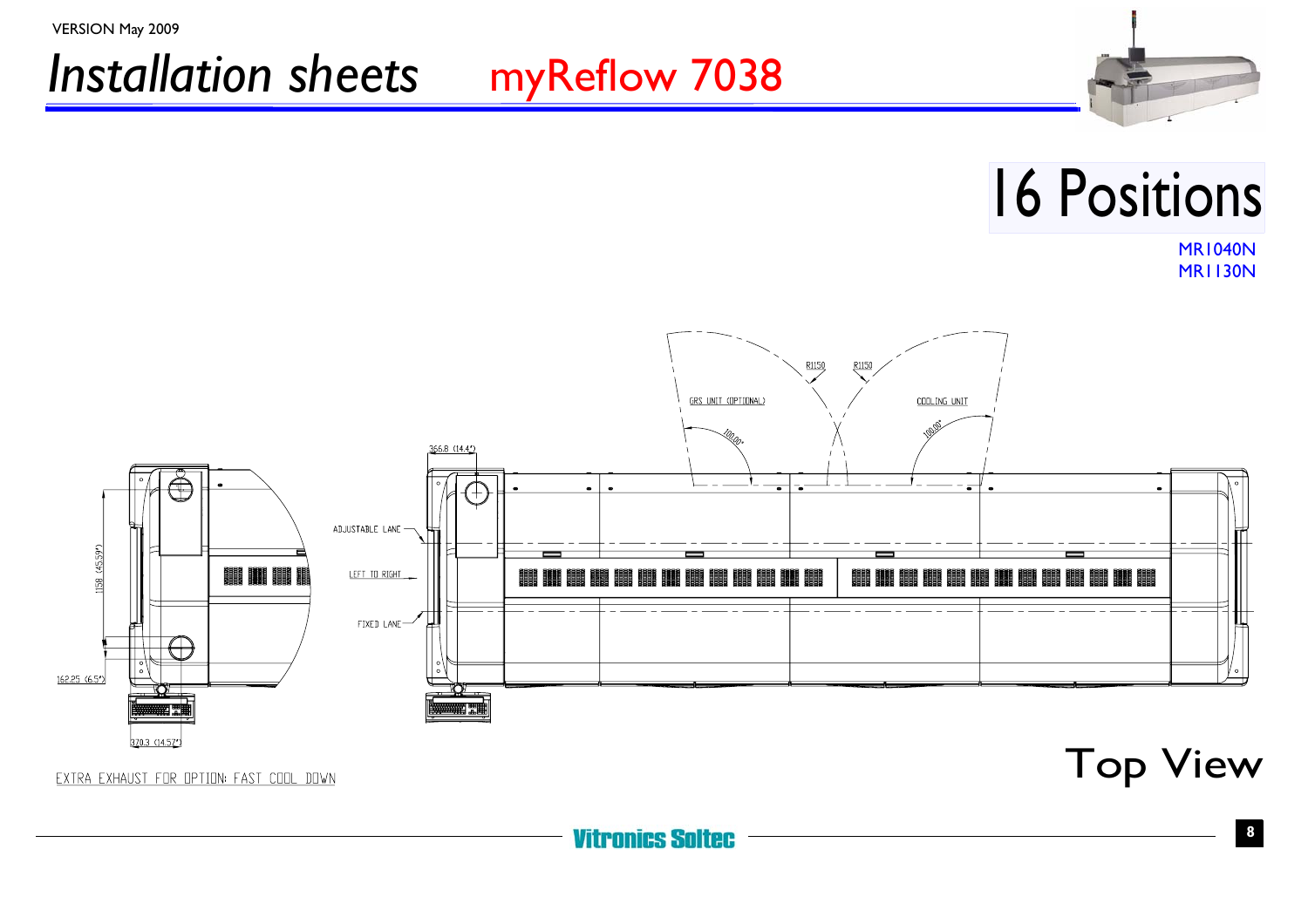

Side View